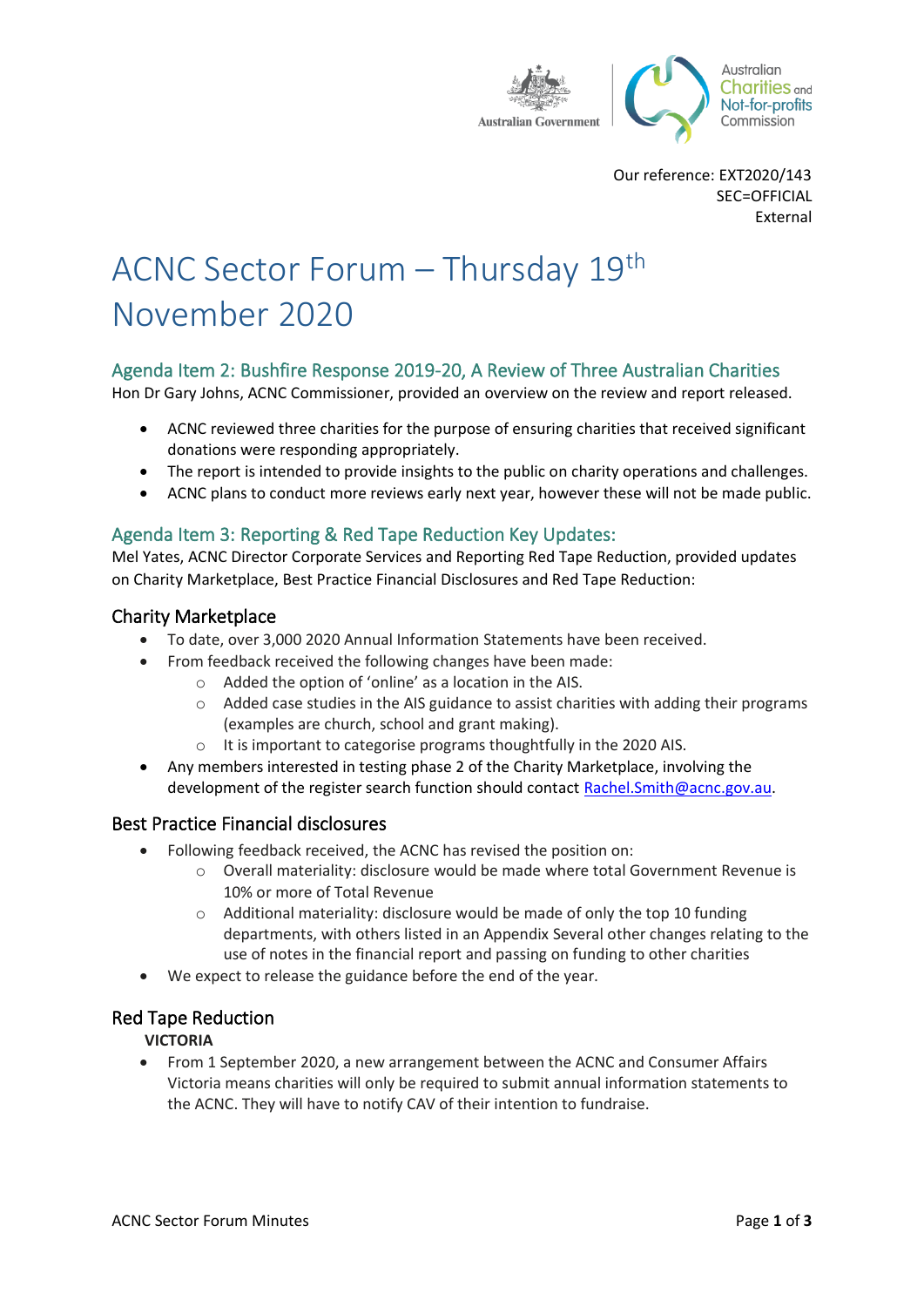#### **WESTERN AUSTRALIA**

• The ACNC and Consumer Protection have entered into a streamlined reporting arrangement from the 2020 Annual Information Statement, whereby associations only need to report to the ACNC using the Annual Information Statement. The ACNC will require some additional information that we will share with Consumer Protection.

## Agenda Item 4: ATO Update – JobKeeper Payment

The Sector Forum received a presentation and update from Jennifer Moltisanti, Assistant Commissioner, Not-for-profit Centre and Government, ATO, on the JobKeeper scheme.

- As of 27 September 2020, 12000 ACNC registered charities have received JobKeeper payments totalling about \$5.8 billion.
- Information on JobKeeper eligibility is available on the ATO [website.](http://www.ato.gov.au/General/JobKeeper-Payment/)

## Agenda Item 5: NFP Private Sector Financial Reporting Framework

Fridrich Housa, Deputy Technical Director, AASB presented on the NFP Private Sector Financial Reporting Framework project. The AASB welcomes feedback on the design of the framework.

## Agenda Item 6: Treasury Update:

Jacky Rowbotham, Principal Adviser, Treasury provided updates on:

#### Requiring DGRs to Register as Charities

- Draft bill and explanatory memorandum are open for public consultation on the Treasury [website.](https://treasury.gov.au/consultation/c2020-113633) Submissions are due by 4 December 2020.
- Under the Bill Non-Government Item 1 DGRs will be required to be registered as a charity. Approximately 1,000 entities will be affected by the reform.

#### Fundraising Reforms

- NSW is leading reform on the harmonisation of charitable fundraising laws. The proposal is for a cross border recognition model for charitable fundraisers, whereby a registered charity would be deemed to be authorised to fundraise in each participating jurisdiction.
- The proposal is to be considered by the Council on Federal Financial Relations. This Council is made up of Commonwealth, State and Territory treasurers.

#### Agenda Item 7: Stakeholder Engagement Framework

Anna Longley, ACNC Assistant Commissioner sought feedback from the group on proposed changes to the ACNC Stakeholder Engagement Framework.

• The ACNC is in the process of finalising the Stakeholder Engagement Framework and encourage feedback to Rachel. Smith@acnc.gov.au by 24 December.

#### Agenda Item 8: ACNC online learning modules for responsible persons

Rachel Smith, ACNC Director Advice Services, Education and Public Affairs sought the views of members on the value of the ACNC developing online learning to compliment current education and guidance materials. The group provided positive feedback and indicated several topics that would be beneficial to develop online modules on, including the Governance Standards, External Conduct Standards and identifying conflicts of interest.

Rachel encouraged members to contact her at Rachel. Smith@acnc.gov.au with further feedback.